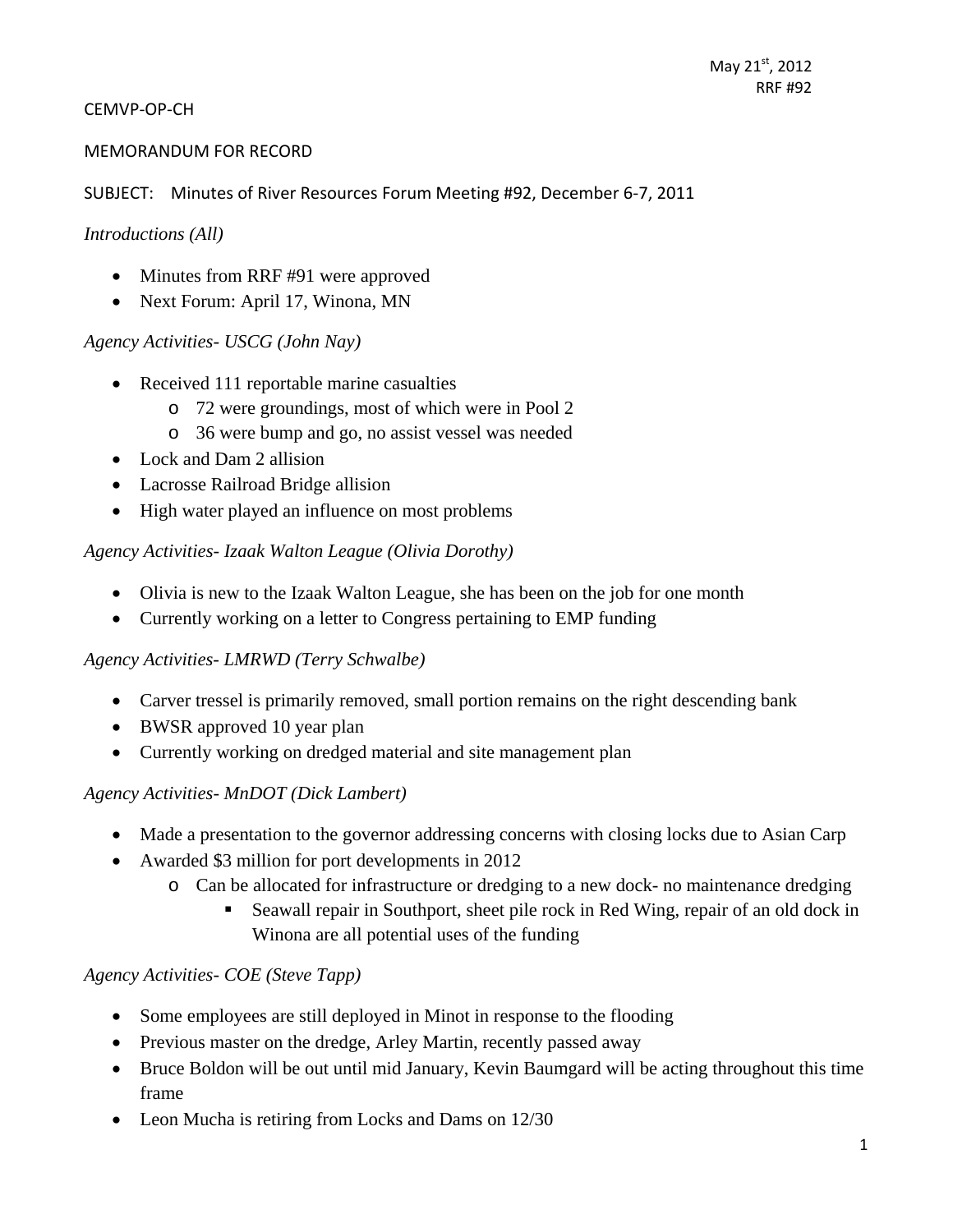- Lockmasters are shuffling between Lock and Dam 2 and the Upper St. Anthony Falls lock
- Currently looking at a reduction in hours at the upper three locks
	- o Wouldn't be implemented until FY13
- An Army policy has been implemented in order to reduce travel expenses tied to conferences and meetings
	- o An approval package has to be sent to Division and signed off on by senior staff members in order to incur travel expenses for meetings
- La Crescent office recently hired a site leader, Kelly Phillips, in Eau Galle
- Randy Urich is in the process of recruiting for a Forester position
- Dennis Anderson and Dan Wilcox officially retired on 9/30
- LUAP's are still available

*Agency Activities- WDNR (Jim Fischer)* 

- A lot of time has been spent reviewing hydro-power applications
- Symbiotics and Free Flow Power both submitted an application for Lock and Dam 8
- Going through a two year trial as an enterprise agency- to provide flexibility in hiring
	- o Has caused a flurry of hiring activities, a lot of positions have been filled by laterals
- Brenda Kelly has filled Mark Anderson's position as a Wildlife Biologist
- Jim Fischer has accepted the Water Quality Supervisor position
	- o Currently trying to fill Jim's previous position
	- o Will remain RRF co-chair and will remain on all other river teams for the time being

# *Agency Activities- MPCA (Judy Mader)*

- Still trying to figure out funding sources for budget
- Moving forward toward a "one water" approach
	- o Regional division is now called the watershed division

# *Agency Activities- USFWS (Sharonne Baylor)*

- Working on Cap X 2020
- Spending time reviewing applications for hydro-power at Lock and Dam 8
- Organizing a summer paddling effort in 2012 to get more people out on the river

# *Agency Activities- MDNR (Dan Dieterman)*

- Asian Carp issues have been consuming a lot of time
- Scot Johnson's position is still vacant, Bill Huber is POC
- Brad Parsons, regulatory supervisor, is likely to attend the RRF tomorrow
- In the initial phase of talking with FWS regarding Weaver Bottoms
- Working on Lower Mississippi River project proposal
	- o Funds got zeroed out this year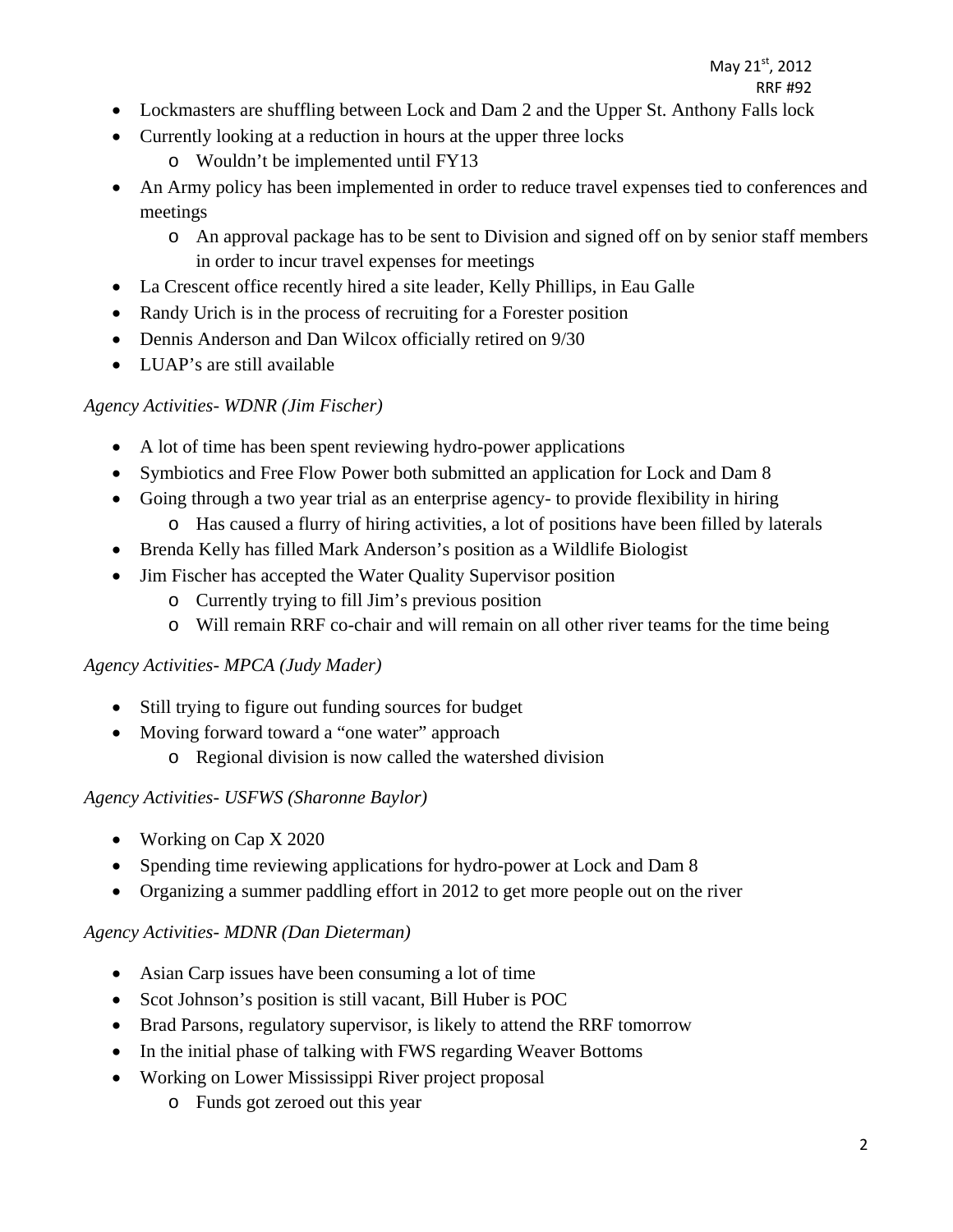- Possibility of implementing a barrier at the mouth of the St. Croix
- Hydropower reviews have consumed some time, been relying on WDNR and FWS
- \$300,000 has been approved for fisheries habitat on the Mississippi River o Able to use however they want as long as it's for a fisheries benefit

# *Agency Activities- UMWA (Greg Genz)*

- Bad year in terms of tonnage- more empties went out of the city than barges with commodity
- COE budget is partially determined by tonnage, if we see this continue to go down it's going to be detrimental
- Rotten year in terms of: flooding, dredging, barge delivery, cost of empties going out of town

### *Agency Activities- WDOT (Sheri Walz)*

- Sheri was appointed to Larry's previous position
- Grant application cycle starts in February
- \$4 million available for harbor and river way projects

### *Channel Maintenance Program Activities (Channels & Harbors)*

- Largest dredging season (terms of quantity) since 1974, without dredging the Chippewa Delta o 62% - government, 38% - contract; Dubuque and Government Mechanical had greater roles
- An emergency contract was completed to dredge the East Channel near Prairie Du Chien, WI thanks to WDNR for working with us on such short notice
	- o ~\$50 million was tied up in commodity within the East Channel
- Often dug to a lesser depth due to dredging needs throughout the District
- Dan Dieterman mentioned the need to re-visit both historic and new placement sites to analyze bank erosion
	- o Also questioned how much of the dredging comes from the watershed as opposed to the riverbed or erosion of the shoreline
		- Jon Hendrickson stated that it's a good question to ask, but very difficult to answer- would require an extensive study and funding
	- o Steve Tapp stated that Channels and Harbors goal is to continue stabilizing sites- funding is the main issue
		- It would be good to work up plans so that we're prepared to implement if we are able to get funding
- Expended St. Paul Small Boat Harbor funds that were earmarked from 2008
- Corps Island- 316,000 cubic yards of material was removed and paid for at \$7.85/cy, 410,000 total expected to be removed- the remainder will go to Lock and Dam 3
	- o Local response after completion was very positive
- Cut 5- received evaluation from Jon Hendrickson- going to complete a cost analysis and then go forward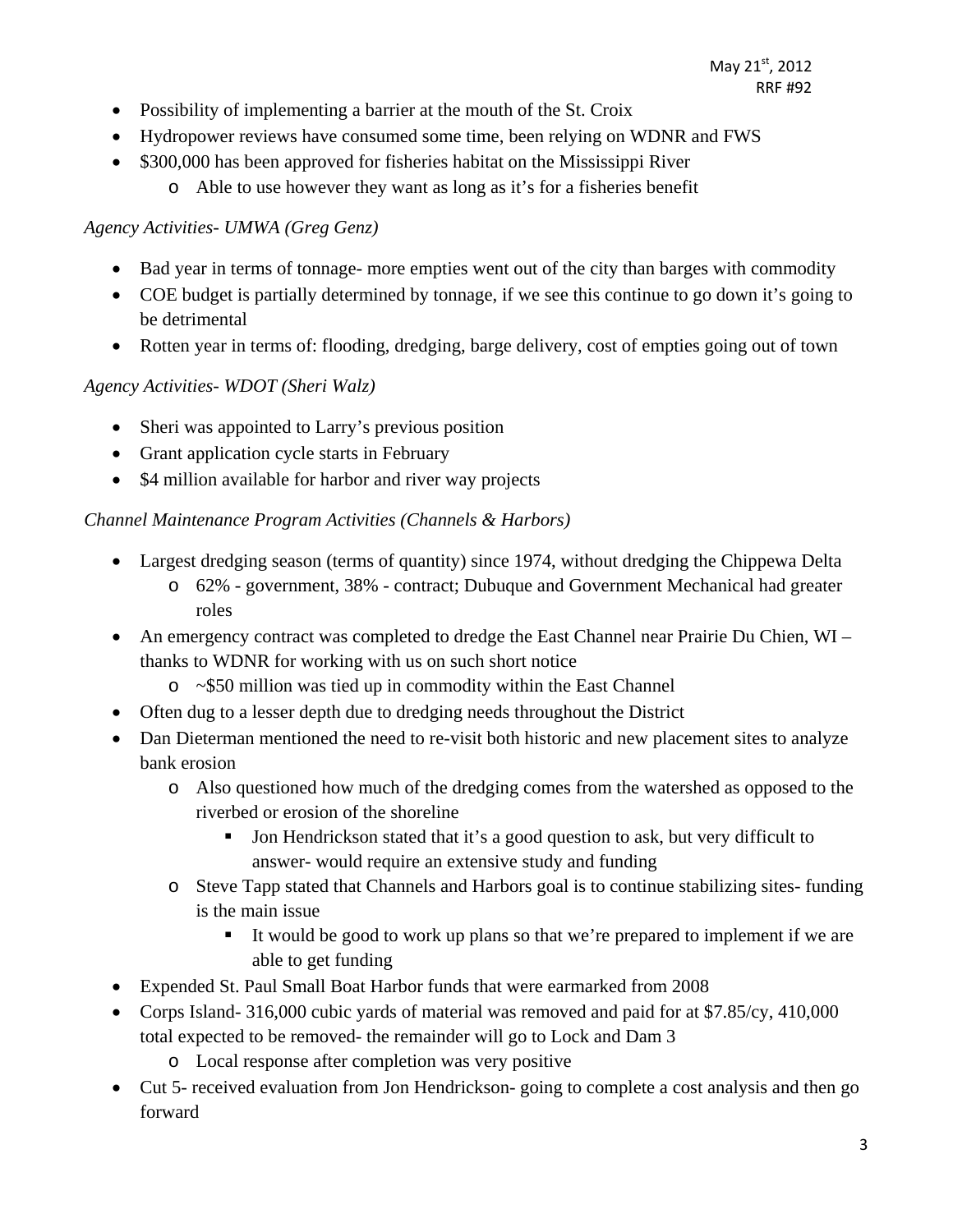- Lower Pool 4- still evaluating the acquisition of land
- Lower Pool 2- need to identify alternatives
	- o Scope is to make the navigation channel more efficient
	- o Biggest public concern is access to the main navigation channel for recreational boating
	- o Draft PAR expected to be completed between January and February, meeting with the partners in February
	- o Expect to identify a preferred alternative by June
	- o Plan to present to RRF for endorsement in December 2012
- Reads Landing
	- o Contract was advertised full and open in August
		- A small business submitted a protest to the Government Accounting Office
	- o After the protest, the Corps was pushed to find alternatives and the dredge Goetz was available- job was decided to be done by the Goetz
	- o Goetz worked from 11/6-12/4
	- o Railroad ties caused some problems, removal began on 12/7
	- o There was a fuel spill off a booster barge on 11/17, created a 500' x 100' sheen, response was immediate and issue was resolved
	- o Plan to resume operations in March
- There is potential to use dredged material for FRAC- more to come in the future
- Fisher Island- work performed from 7/2010-11/2011, 647,000 cubic yards of material was removed at \$5.63/cy
	- o Seeding has been completed, a stockpile remains within the site for beneficial use

# *LD 3 Update (Tom Novak)*

- Upper Embankment- 100% complete
- Navigation Improvements- 84% complete
	- o Per Eric Johnson the last granular from Corps Island was placed last week
- Lower Embankment- 61% complete
- Mitigation- RWWL- to be completed by Portable Barge Service in February 2012
	- o Dan Dieterman commented that the work in late February might not be well protected in the spring
	- o Both Tom Novak and Dan Dieterman confirmed that they don't believe RWWL has a contract in place for the top-soil yet

### *Environmental Management Program (Tom Novak)*

- Capoli Slough Stage 1 was awarded to Newt Marine- \$3.9 million o Starting the project spring 2012
- Capoli Slough Stage 2 is the next plans and specs project on the board o Will likely award a base bid with options
- Harpers Slough- feasibility review plan has been approved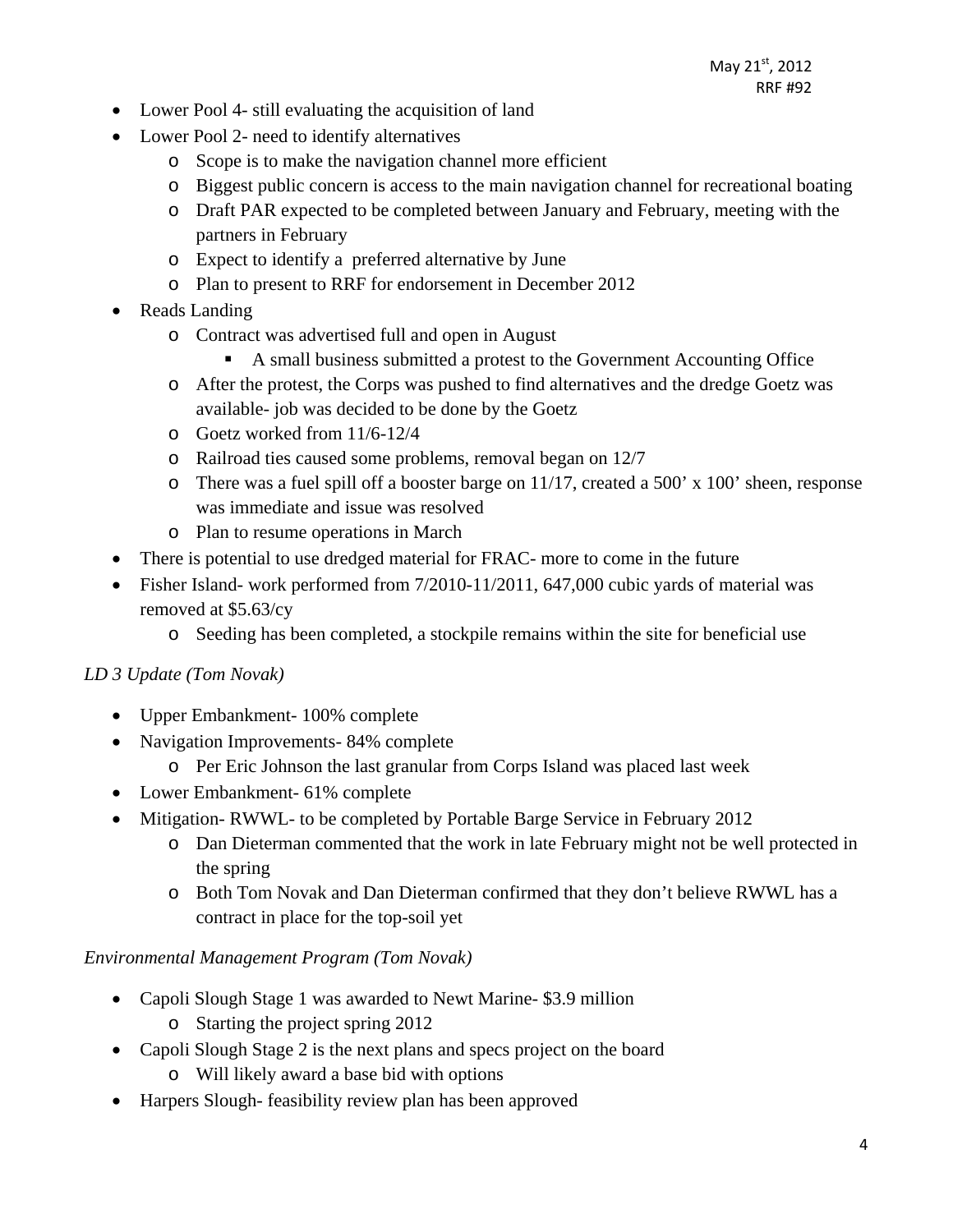- o Preliminary draft DPR was completed September 2011
- Project evaluation reports- 4 reports were completed
- EMP  $25<sup>th</sup>$  anniversary was September 2011
- MVP was awarded \$2.67 million for EMP
	- o Funding plans to be allocated as follows
		- Pool 8 Phase III Stage 3A and 3B O&M manual
		- Capoli Slough Plans and Specs- by 30 May 2012
			- BCOE- April 2012
		- **Harpers DPR**
		- **Fish Passage- complete DPR**
		- New project initiation

### *Navigation Workgroup Activities (Paul Machajewski / Dick Lambert)*

- Last official meeting was November 2009
- Mooring buoy- permanent cell planning to be completed in FY12
	- o FY13-FY14 goal for construction pending funding and coordination
- Barge fleeting- no action due to lack of NESP funding
- Sedimentation at the head of Lake Pepin was addressed as a problem
- Paul Machajewski listed items to be discussed at next meeting
- Bridges:
	- o Hastings- has been delayed one year, will possibly cause three day river closure next navigation season
	- o Lafayette- greatly delayed due to high water
	- o Plymouth- closed to vehicles, but open to pedestrians
	- o Winona- 2012 construction proposed
		- Anticipated channel closures, but no road traffic closures
		- Potential for a temporary low-rise bridge during winter
			- Currently going through evaluation
	- o I-90 at La Crescent- potential to use dredge material as fill
		- Trying to push the DOT in Duluth to go forward with this process
	- o Dick Lambert stated that Minnesota's three week layoff really tampered with the progression of bridges
- Asian Carp issue may need to be addressed within the work group
- Red Wing dock at the Harbor Bar has been modified so the boat is out of the channel

### *Recreation Workgroup Activities (Kevin Berg)*

- Haven't met since early last summer due to lack of time- everyone has been busy
	- o Plan to meet this winter (likely mid-January) and re-visit items presented at the last meeting
- Agency water safety efforts have been time consuming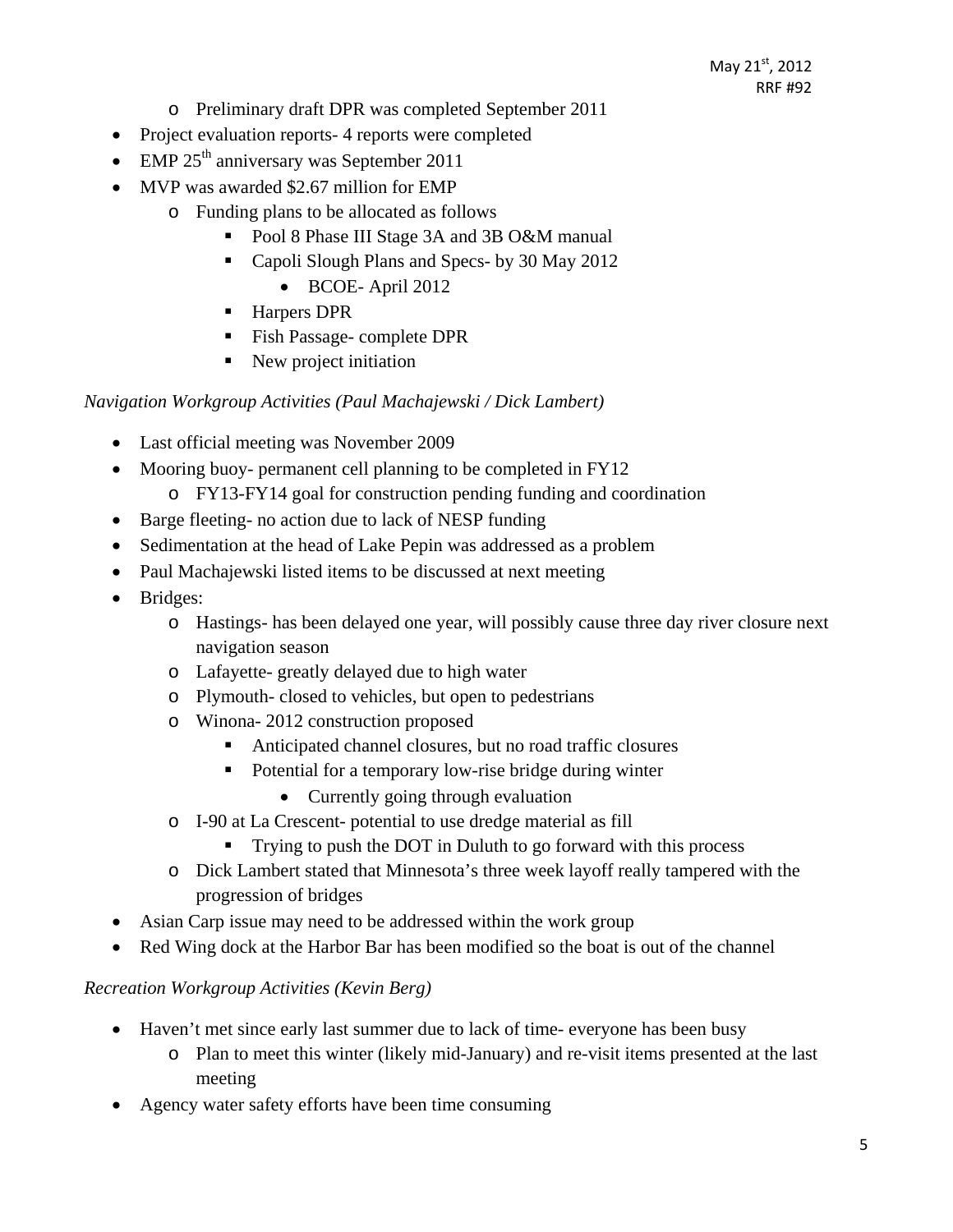- Still need to determine how to share the recreational boating data
- Kevin Berg asked if anyone had interest in taking over as chair, or sharing the lead
- Pool 7  $&$  8 beach planning-potential to involve student surveys as FWS did
- Portages on embankments
	- o Instead of using chinked rock, Jim Fischer recommended using an articulated concrete mat planted with grasses in the interstitial spaces
		- This would be more ideal for small animal passing- will be a RWG agenda item at the next meeting

### *Hydro-Power Permits (Nan Bischoff)*

- Existing hydro-power in MVP
	- o USAF, Crown Hydro has been fighting the Park Board for years
		- **FERC** threatened to rescind Crown's project due to lack of progress since 1999there won't be progress made with Minneapolis Parks and Recreation in regards to the original design
	- o LSAF, completed and ready to go into operations
	- o LD1, been in operations since the 1910's
	- o LD2, amended to include two hydro kinetic units as part of a pilot project
- Preliminary permits
	- o Free Flow Power- concepts: A- traditional powerhouse; B- very low head turbines
		- LD3, LD4, LD6, LD7, LD9
	- o Hydro Green- concept: lock frame, flow through auxiliary chambers
		- $LD5$ , LD5A, LD9
	- o Symbiotics- concept: low head concept in tainter gate area, now proposing use of roller gates

 $LD8$ 

- Greg Genz commented that industry would be highly opposed to the use of the auxiliary chambers
- Jim Fischer mentioned that FERC needs to place a greater emphasis on the cumulative impacts of hydro-power- not individual project impacts

#### *Water Level Management Task Force Activities (Dan Cottrell)*

- 133 acres was exposed from the Pool 6 drawdown
- Ruth Nissen is providing a summary document on Pool 5, Pool 6, and Pool 8 drawdowns
- Next meeting is tentatively scheduled for  $1/25$  in Winona, MN
- There aren't any proposed drawdowns for 2012
- There is potential for a Pool 3 drawdown in 2013
- The Corps and The Nature Conservancy have established a 10 year MOU
	- o Gretchen Benjamin mentioned that the Sustainable Rivers Program was one of the best outcomes of this agreement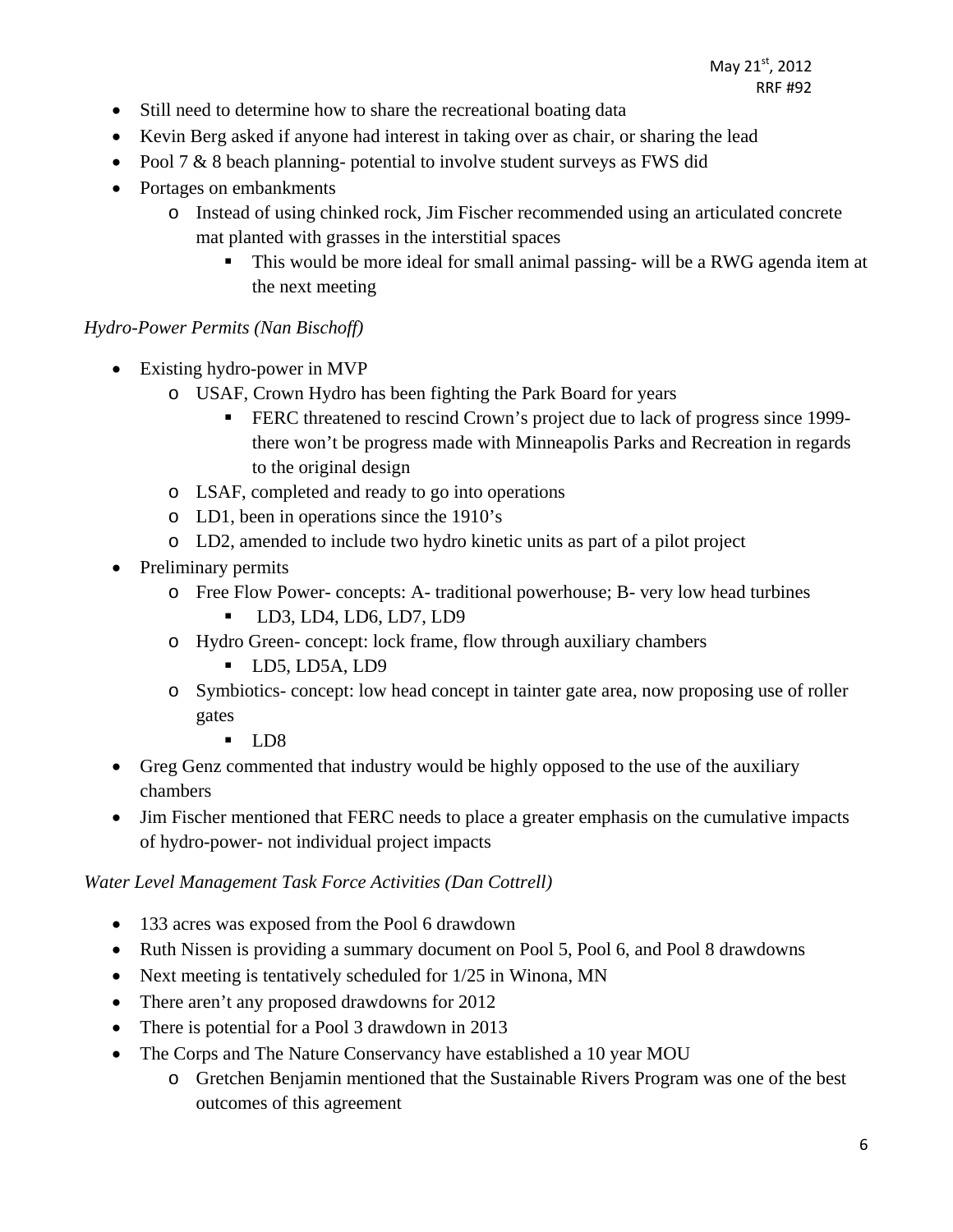### *Update USFWS ESA- Mussel Listings (Phil Delphey)*

- Snuffbox
	- o November  $10^{th}$  they published a proposed rule to list as endangered species
	- o Mussel is prevalent in the middle section of the District
	- $\circ$  Final rule has been delayed until January 25<sup>th</sup>, 2012
	- o Likely to be added to the endangered species list by February 2012
- Spectaclecase
	- o Final rule is expected to come out in April
	- o Mussel is prevalent in the St. Croix River
- Sheepnose
	- o Final rule is expected to come out in April
	- o Mussel is scattered throughout the District within the Mississippi River
- $\bullet$  By May 1<sup>st</sup> there should be three additional mussels listed as endangered
- Steve Tapp questioned whether this would affect historic dredging locations
	- o Phil Delphey stated that the likelihood that the newly listed mussels are present in areas that require frequent dredging is probably no greater than for Higgins Eye
	- o Ron Benjamin stated that there's more of a concern with Sheepnose near Winters Landing
- Need to initiate consultation for the operation and management of the 9 foot channel
	- o Will require a biological assessment from the COE and a biological opinion from the FWS

# *Fish and Wildlife Work Group Activities (Elliott Stefanik)*

- Haven't met since the last RRF meeting
- There aren't any immediate issues
- Dan Dieterman mentioned the threat of Asian Carp on native species as something worth having the FWWG look into, if it is the appropriate avenue
	- o Also mentioned that it might be worthwhile to discuss FRAC sand operations
- UMESC is in the midst of completing a study pertaining to Asian Carp, FWWG may reach out to organization and ask for a presentation to see what the new research reveals
- Steve Tapp mentioned that it would be beneficial to have the FWWG look into streamlining the process for approval of habitat projects
	- o Some streamlining is taking place through EMPCC, but we still could improve our processes
- Elliott Stefanik stated he will organize a teleconference and re-gather to discuss current issues/topics sometime in January
- Jim Fischer stated that the group should consider finalizing conceptual models for the reach plans
	- o He also said it would be beneficial to develop a central repository as a reference of where to find data tied to specific projects within the District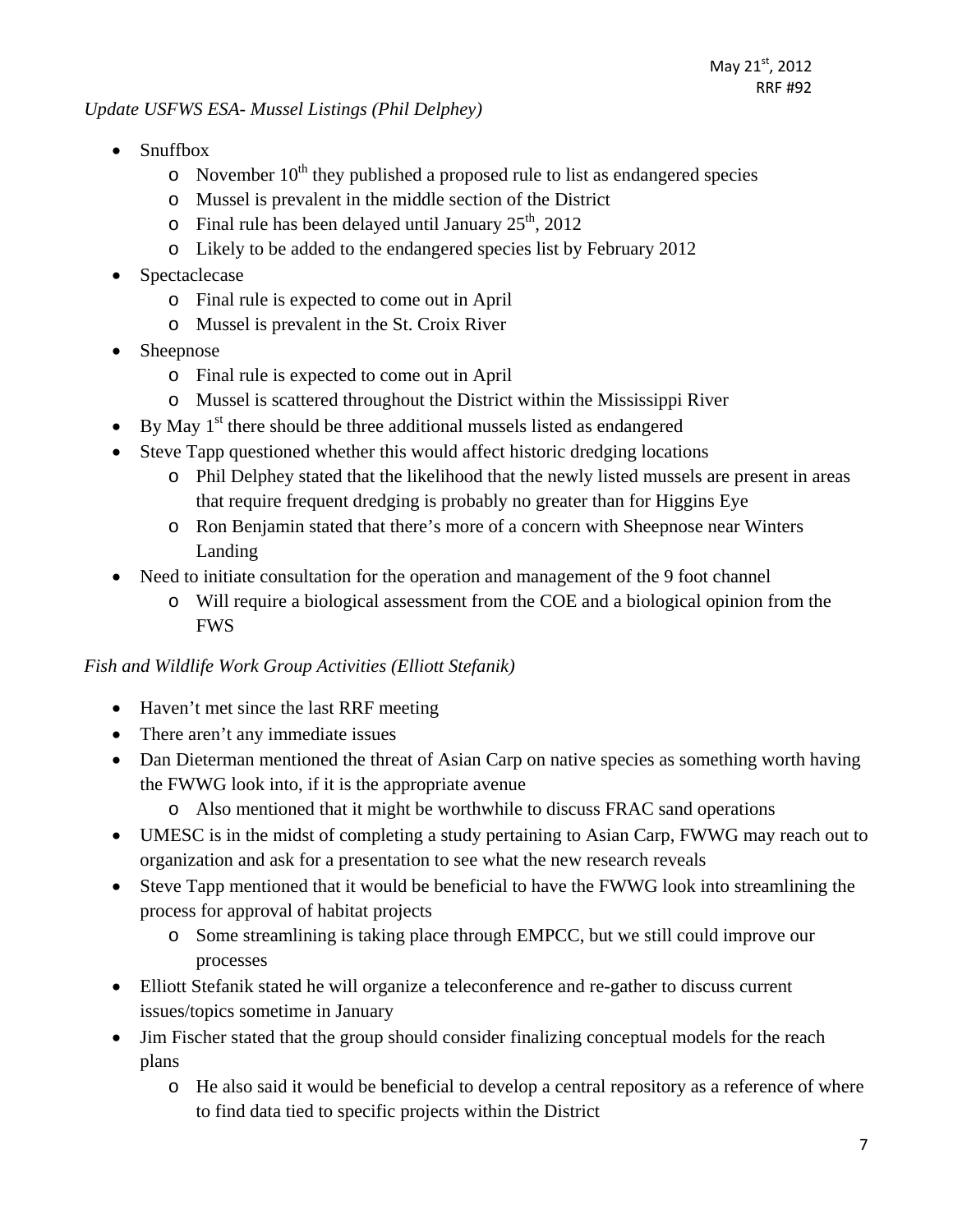- Topics for FWWG to address going forward:
	- o Leg work for dredge material use tied to the Pool 2 Channel Management Study
	- o Streamline permit processes
	- o Abandoned USCG light stands
	- o Central repository/database of information

### *GLMRIS- Great Lakes Mississippi River Inter-basin Study (Elliott Stefanik)*

- $\bullet$  2 main pathways
	- o Chicago canal system connecting Lake Michigan to the Illinois waterway
	- o "Other pathway"
		- **Looking into waterways connection points at other locations throughout the** Midwest outside of Chicago
		- This pathway is on a more aggressive schedule than the Chicago pathway
		- **Tentative schedule is to have draft reports completed by mid-January and a final** report out by March 2012
- A feasibility study is underway analyzing risk involved with the transfer of invasive species between basins (Mississippi River and Great Lakes)
	- o Looking into medium or high risk connections and completing a biological assessment to characterize the amount of risk
- Sites will be ranked and prioritized according to risk and used to identify where projects could be developed to reduce that risk
- Partners- WDNR, COE, MDNR, FWS, USGS, NRCS
- LRD has the overall lead for GLMRIS

### *Agency Update on Asian Carp (All)*

- MDNR
	- o Tim Schlagenhaft is the main representative of MDNR for issues pertaining to Asian Carp
	- o Bighead Carp was caught in Lake St. Croix in April, 2010, which triggered local interest
	- o Positive eDNA test at Lock and Dam 1
	- o Upper Mississippi area hasn't been too active, but things will be accelerated this spring
	- o Government wants a list of immediate actions that the State of Minnesota can implement Asian Carp Forum will be held tomorrow
	- o Discussion of a sound bubble barrier at the mouth of the St. Croix and at Lock and Dam 1
	- o As a task force, took lock closure out of the Asian Carp Action Plan because we couldn't find concurrence across the board
	- o Minnesota Association of Watershed Districts passed a resolution to lead off at Lock and Dam 19 to protect the entire state, not just the Brainerd Lakes area
- NPS
	- o John Anfinson stated that an informal interagency task force was put together in January to answer two questions: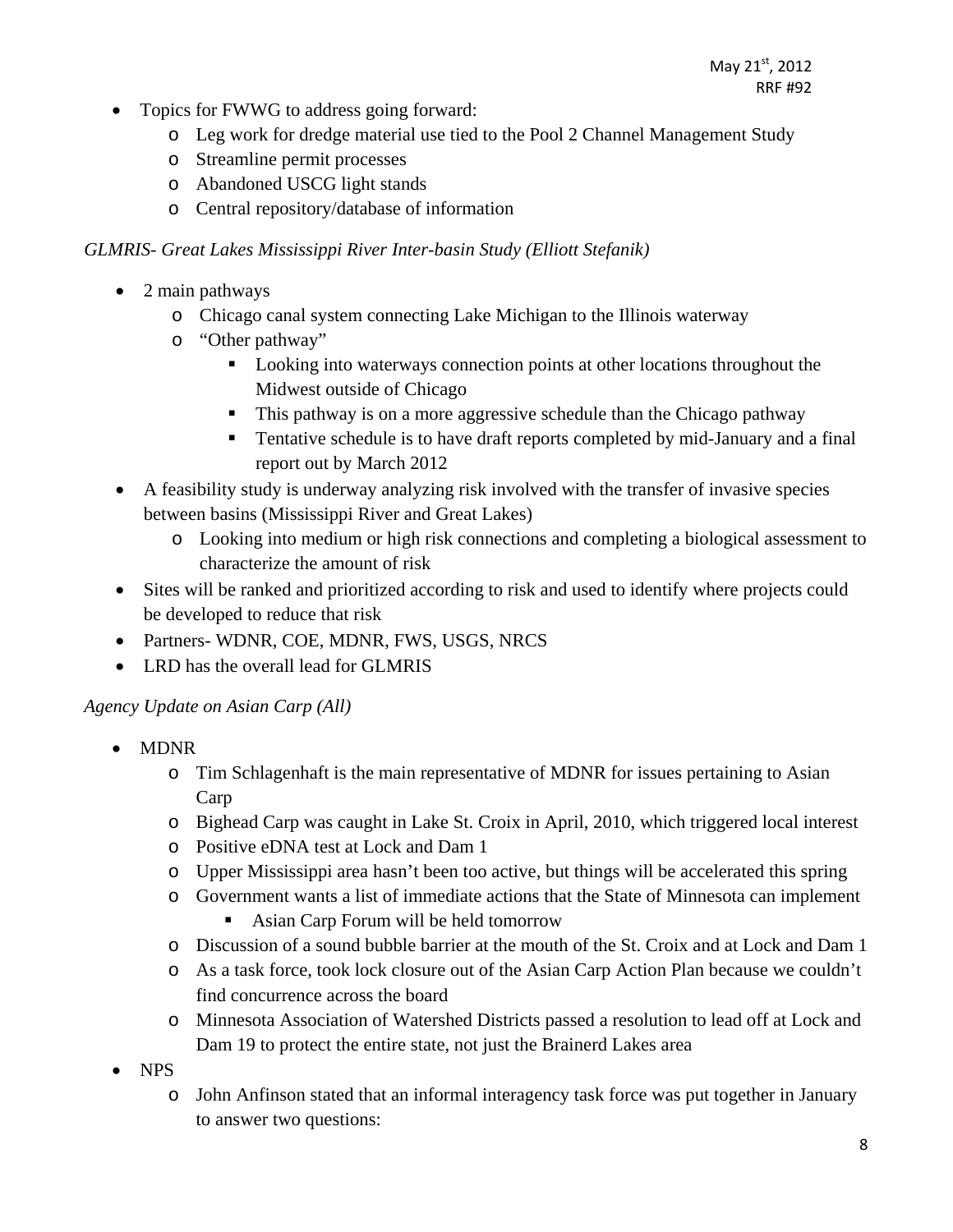- Where are the Asian Carp and when will they get here
- Asian Carp Task Force has had six meetings total thus far addressing these two concerns
- o John Anfinson stated the NGO believes the goal should be to stop the spread of Asian Carp in Minnesota- there are three main objectives
	- Stop the spread above Lock and Dam 1
	- Address Lock and Dam 19
	- Stop the spread into the St. Croix River
	- The Minnesota River hasn't been addressed much as there is no feasible barrier until Mankato, MN
- o NPS encourages recreational boaters to stay in one pool
- o Focus is on Lock and Dam 19 Lock and Dam 1 control and mitigation- best chance of actually stopping the Carp is at Lock and Dam 1
- Industry
	- o We need guidance from the COE
	- o There's a lack of support by recreational interest
	- o There's a lack of science on where Carp are producing
	- o Industry opinion is:
		- We need real science to determine where the Carp actually are
		- Restrict recreational lockages to certain times of day
			- There are far more recreational lockages than commercial lockages
- **COE** 
	- o Need Congressional direction if closing the locks for Carp
	- o Separate from Asian Carp, the Corps is looking at reducing Lock and Dam operations nationwide
		- $\blacksquare$  1,000 commercial lockages is the threshold for non 24/7 operations
	- o Corps involvement with Carp prevention planning/implementation
		- COE can design/build/operate with federal or partial federal dollars
		- COE can't provide a lot of assistance with all non-federal dollars
- WDNR
	- o Carp are the poster child now, but other invasive species are going to be a big problem in the future
	- o Don't have time or funds to expend on efforts that might only have a 50% chance of helping
- MnDOT
	- o Don't solve one problem and create another problem
		- Closing the upper locks will move tonnage to trucks which will be a big problem on the roadways
	- o Verify before taking steps forward
	- o Don't have a knee-jerk reaction
- Miscellaneous Comments